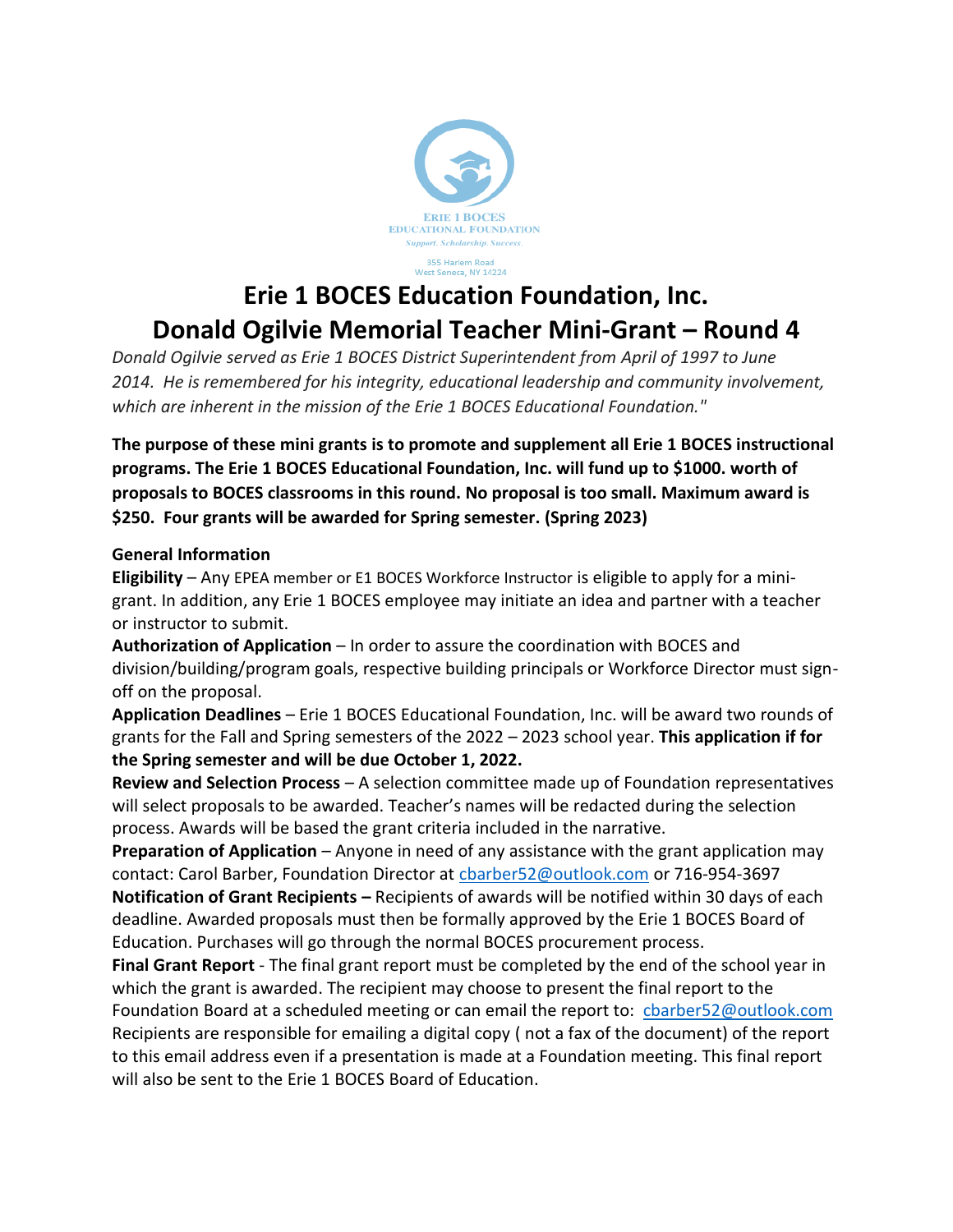

# **Erie 1 BOCES Educational Foundation Donald Ogilvie Memorial Teacher Mini-Grant Application – Round 4**

# **Personal/Professional Information**

**\_\_\_\_\_\_\_\_\_\_\_\_\_\_\_\_\_\_\_\_\_\_\_\_\_\_\_\_\_\_\_\_\_\_\_\_\_\_\_\_\_\_\_\_\_\_\_\_\_\_\_\_\_\_\_\_\_\_\_\_\_\_\_\_\_\_\_\_\_\_\_\_\_\_\_\_\_\_**

**Grant Title:**

**Name of Primary Applicant: (First, Last)**

**Name of Program and Division: (must specify Workforce, Career, Alternative or Special Ed.)**

**Applicant's position at BOCES: \_\_\_\_\_\_\_\_\_\_\_\_\_\_\_\_\_\_\_\_\_\_\_\_\_\_\_\_\_\_\_\_\_\_\_\_\_\_\_\_\_\_\_\_ School/Program Phone #: \_\_\_\_\_\_\_\_\_\_\_\_\_\_\_\_\_\_\_\_** 

| School/Program Phone #: |  |
|-------------------------|--|
|                         |  |

**Applicant Cell Phone #: \_\_\_\_\_\_\_\_\_\_\_\_\_\_\_\_\_\_\_\_\_\_**

**Applicant email: \_\_\_\_\_\_\_\_\_\_\_\_\_\_\_\_\_\_\_\_\_\_\_\_\_\_\_\_\_\_\_\_\_\_\_\_\_\_\_\_\_\_\_\_\_\_\_\_\_\_\_\_ Building Principal (Career, Alternative, Special Ed.) or Workforce Director Name:** 

**\_\_\_\_\_\_\_\_\_\_\_\_\_\_\_\_\_\_\_\_\_\_\_\_\_\_\_\_\_\_\_\_\_\_\_\_\_\_\_\_\_\_\_\_\_\_\_\_\_\_\_\_\_\_\_\_\_\_\_\_\_\_\_\_\_\_**

**\_\_\_\_\_\_\_\_\_\_\_\_\_\_\_\_\_\_\_\_\_\_\_\_\_\_\_\_\_\_\_\_\_\_\_\_\_\_\_\_\_\_\_\_\_\_\_\_\_\_\_\_\_\_\_\_\_\_\_\_\_\_\_\_\_\_**

**\_\_\_\_\_\_\_\_\_\_\_\_\_\_\_\_\_\_\_\_\_\_\_\_\_\_\_\_\_\_\_\_\_\_\_\_\_\_\_\_\_\_\_\_\_\_\_\_\_\_\_\_\_\_\_\_\_\_\_\_\_\_\_\_\_\_**

**Information for co-applicant(s) – if applicable Name of Co-Applicant: (First, Last)**

**\_\_\_\_\_\_\_\_\_\_\_\_\_\_\_\_\_\_\_\_\_\_\_\_\_\_\_\_\_\_\_\_\_\_\_\_\_\_\_\_\_\_\_**

**Name of Program and Division: (must specify Workforce, Career, Alternative or Special Ed. Program or other Division**

**Co-Applicant's position at BOCES: \_\_\_\_\_\_\_\_\_\_\_\_\_\_\_\_\_\_\_\_\_\_\_\_\_\_\_\_\_\_\_\_\_\_\_\_\_\_\_\_\_**

**School/Program Phone #: \_\_\_\_\_\_\_\_\_\_\_\_\_\_\_\_\_\_\_\_** 

**Co-Applicant Cell Phone #: \_\_\_\_\_\_\_\_\_\_\_\_\_\_\_\_\_\_\_\_\_\_**

Co-Applicant email:

**Building Principal or Workforce Director's Name: \_\_\_\_\_\_\_\_\_\_\_\_\_\_\_\_\_\_\_\_\_\_\_\_\_\_\_\_\_\_\_\_\_\_\_\_\_\_\_\_\_\_**

**If you are partnering with an employee in another division obtain that employee's supervisor's signature here: \_\_\_\_\_\_\_\_\_\_\_\_\_\_\_\_\_\_\_\_\_\_\_\_\_\_\_\_\_\_\_\_\_\_\_\_\_\_\_\_\_**

**Applicant signature\_\_\_\_\_\_\_\_\_\_\_\_\_\_\_\_\_\_\_\_\_\_\_\_\_\_\_\_\_\_\_\_\_**

**Supervisor or Principal's signature**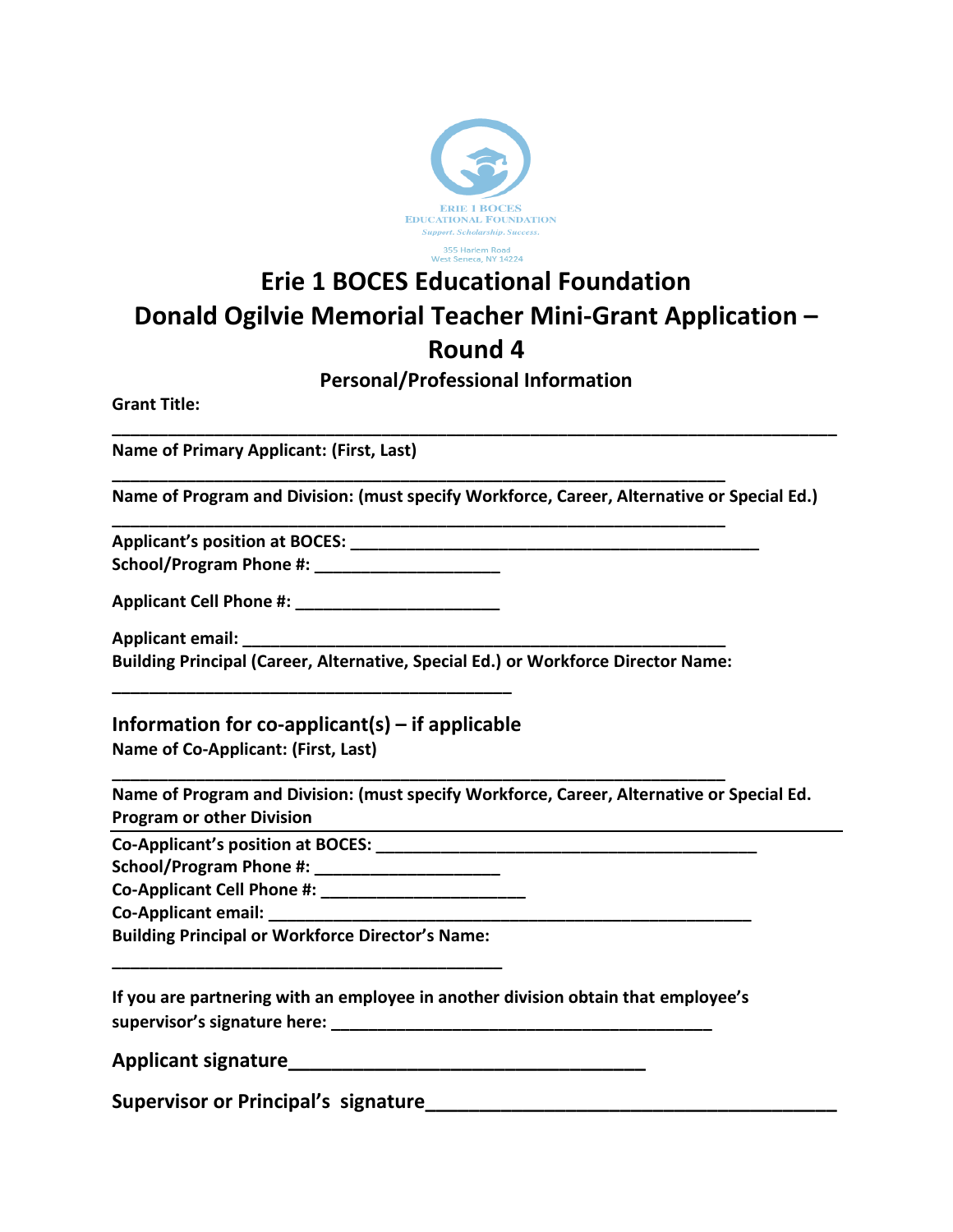# **Donald Ogilvie Memorial Teacher Mini Grant Proposal Narrative**

Attach a typed proposal in MS Word along with this application form. Your brief narrative should answer the following questions and should not exceed two pages. *I must receive a digital copy in MS Word of the narrative. A faxed or adobe document is not acceptable.* **Please include the following criteria:**

(1) **Background/Need** – State why you are interested in conducting this project. You must justify the project by basing it on research, back by data and/or clear anecdotal information or need identified by the program.

(2) **Goals/Objectives** – Include goals and objectives of the project that relate to the identified need that can be measured.

(3) **Project Description** - Who will do what? Be sure to include target population (grade level and number of students), length and type of activities and project timeline.

(4) **List project beneficiaries**: describe specific benefits (outcomes) expected.

(5) **List budget costs and give description**. If the grant involves the purchase of technology, please use www.bestbuy.com for pricing. (Reminder: Proposals may not exceed \$250. The mini grant must cover the project in full.) If the proposal is accepted, technology purchases will go through the acquisition process for the BOCES division.

#### **The following information is optional:**

(1) Letters of support from parents, guardians, fellow staff members, administrators, or teachers. (2) Data, news articles or academic reports supporting the need for the program.

## **Erie 1 BOCES Approval**

Review proposal with your building principal/program supervisor/director if Workforce Development to ensure alignment with district goals and specific school objectives. If you are partnering with an employee from another division of Erie 1 BOCES, that employee is responsible to make his/her supervisor aware of their involvement in this grant. By signing below, you agree that:

1. The information provided in this application is accurate and that the project will be completed within the school year in which the award is received.

2. If selected, you will complete the Final Grant Report and submit it to the BOCES Educational Foundation, Inc. before the end of the school year.

3. The BOCES Educational Foundation, Inc. has the right to use information, testimonials and photos provided in the Final Grant Report for promotional material, website, social media, and media releases.

4. All items will be purchased with funds submitted to BOCES by the Erie 1 BOCES Educational Foundation, Inc. and shall become property of Erie 1 BOCES.

5. The Erie 1 BOCES Educational Foundation, Inc. has the right to rescind funding for any proposals that violate the terms and conditions of the mini grant.

6. The Erie 1 BOCES Educational Foundation, Inc. is not responsible for any accidents or injuries related to funded proposals.